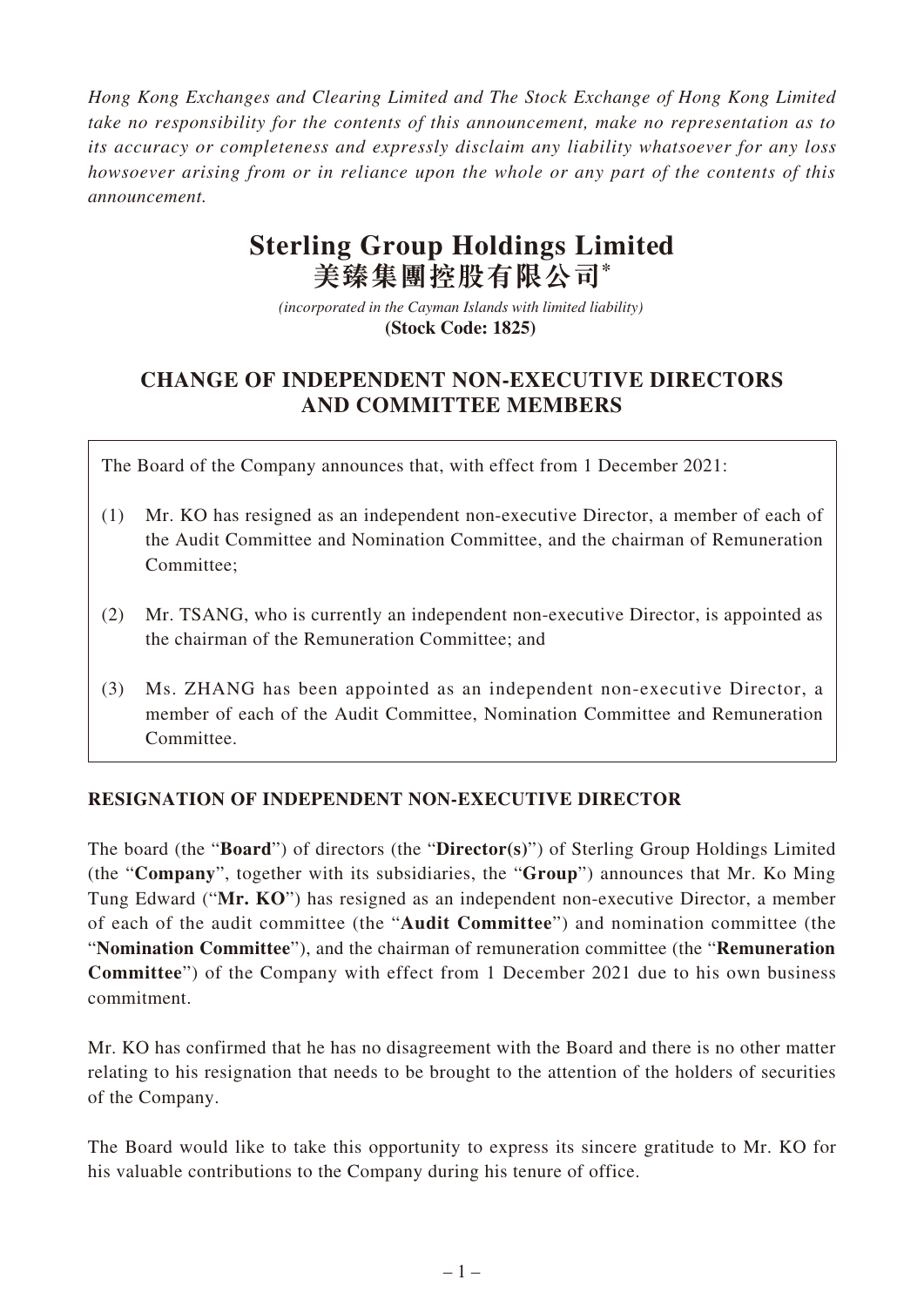### **APPOINTMENT OF CHAIRMAN OF REMUNERATION COMMITTEE**

The Board announces that Mr. Tsang Ho Yin ("**Mr. TSANG**"), who is currently an independent non-executive Director, and a member of each of the Audit Committee, Nomination Committee and Remuneration Committee, is appointed as the chairman of Remuneration Committee with effect from 1 December 2021.

### **APPOINTMENT OF INDEPENDENT NON-EXECUTIVE DIRECTOR**

The Board announces that Ms. Zhang Lingling ("**Ms. ZHANG**") has been appointed as an independent non-executive Director, and a member of each of the Audit Committee, Nomination Committee and Remuneration Committee with effect from 1 December 2021.

Ms. ZHANG, aged 30, graduated from Chengdu University of Information Technology with a bachelor's degree in Accountancy in 2013 and The Open University of Hong Kong with a master's degree in Business Administration in 2019. She has solid experience in financial analysis, initial public offerings and fund raising in secondary market. Ms. ZHANG obtained the securities qualification certificate of The Securities Association of China, the fund qualification certificate of Asset Management Association of China and the Certification of China Banking Professional. She is now the vice president and a representative of Funderstone Securities Limited, a corporation licensed to carry out Type 1 (dealing in securities) and Type 4 (advising on securities) regulated activities under the Securities and Futures Ordinance (Chapter 571 of the Laws of Hong Kong) (the "**SFO**"), and a representative of Funderstone Futures Limited, a corporation licensed to carry out Type 2 (dealing in future contracts) regulated activity under the SFO.

The Company and Ms. ZHANG entered into a letter of appointment for a term of three years and effective on 1 December 2021. Pursuant to the articles of association of the Company and the Rules Governing the Listing of Securities on The Stock Exchange of Hong Kong Limited (the "**Listing Rules**"), Ms. ZHANG shall hold office until the next general meeting of the Company and then be eligible and offer herself for re-election, and thereafter be subject to retirement by rotation and re-election at annual general meetings of the Company. Ms. ZHANG is entitled to an annual director's fee of HK\$120,000 and bonus at the discretion of the Board with reference to the market conditions, the Group's performance, and her duties and performance.

As at the date of this announcement, save as disclosed herein, Ms. ZHANG (i) has no relationship with any Directors, senior management or substantial or controlling shareholders of the Company (as defined in the Listing Rules); (ii) does not hold any other position in the Group; (iii) does not have any interest in any shares, underlying shares or debenture of the Company and/or its associated corporation within the meaning of Part XV of the SFO; and (iv) did not hold any directorships in any other listed companies in the past three years.